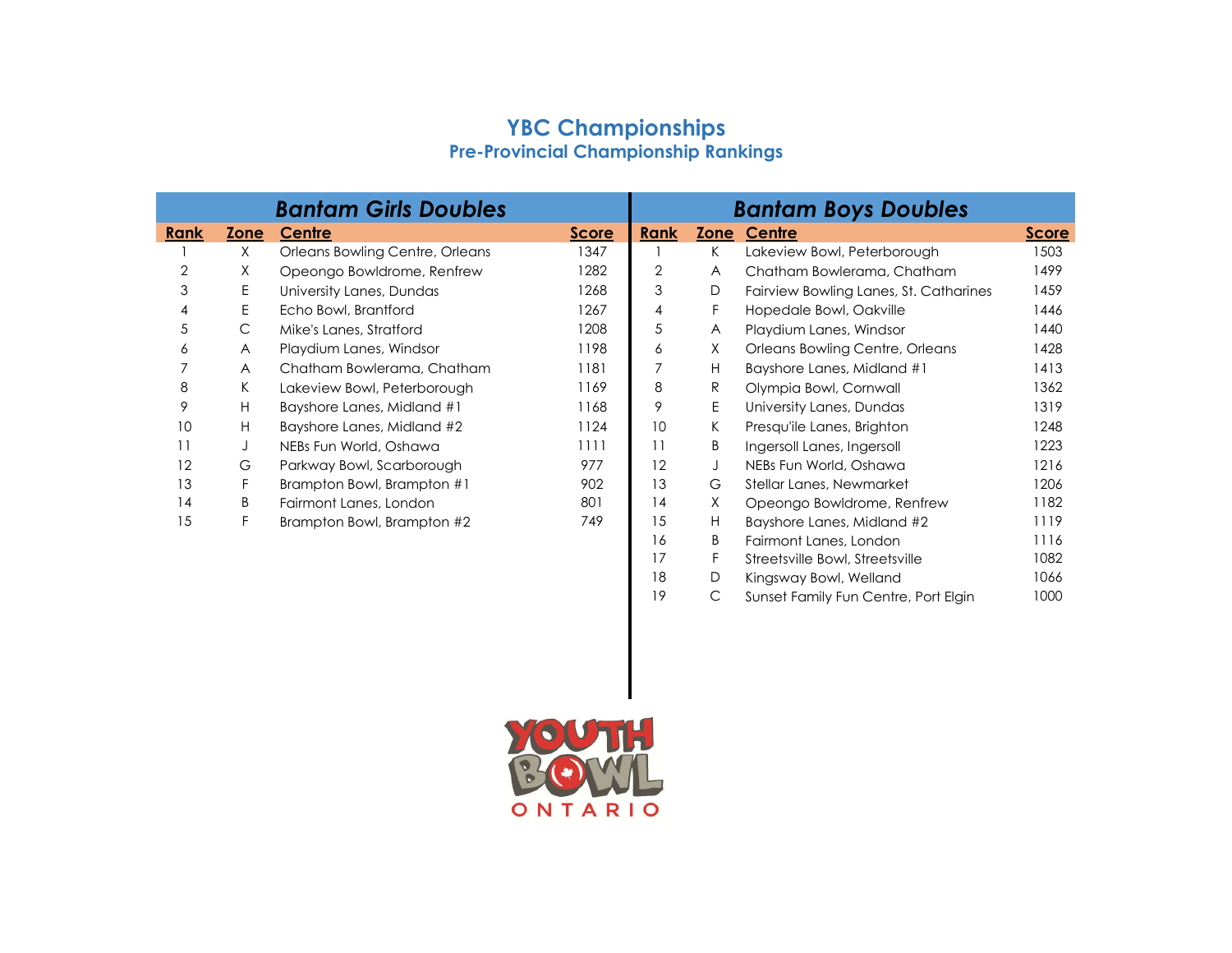## YBC Championships Pre-Provincial Championship Rankings

|      |      | <b>Junior Girls Doubles</b>            |              |             |                         | <b>Junior Boys Doubles</b>             |              |
|------|------|----------------------------------------|--------------|-------------|-------------------------|----------------------------------------|--------------|
| Rank | Zone | Centre                                 | <b>Score</b> | <b>Rank</b> | Zone                    | Centre                                 | <b>Score</b> |
|      | C    | Sunset Family Fun Centre, Port Elgin   | 2061         |             | E                       | Echo Bowl, Brantford #1                | 2046         |
| 2    | A    | Chatham Bowlerama, Chatham             | 2052         | 2           | $\overline{\mathsf{A}}$ | Chatham Bowlerama, Chatham #1          | 1923         |
| 3    | H    | Bayshore Lanes, Midland                | 1809         | 3           | H                       | Bayshore Lanes, Midland                | 1903         |
| 4    | J    | NEBs Fun World, Oshawa #1              | 1798         | 4           | J                       | NEBs Fun World, Oshawa #1              | 1900         |
| 5    | E    | Mountain Lanes, Hamilton               | 1744         | 5           | B                       | Ingersoll Lanes, Ingersoll             | 1863         |
| 6    | D    | Fairview Bowling Lanes, St. Catharines | 1717         | 6           | J                       | NEBs Fun World, Oshawa #2              | 1767         |
| 7    | R    | Olympia Bowl, Cornwall                 | 1691         |             | Ε                       | Echo Bowl, Brantford #2                | 1757         |
| 8    | E    | University Lanes, Dundas               | 1675         | 8           | H                       | Georgian Bowl, Collingwood             | 1757         |
| 9    | C    | Mike's Lanes, Stratford                | 1624         | 9           | D                       | Fairview Bowling Lanes, St. Catharines | 1740         |
| 10   | G    | Parkway Bowl, Scarborough              | 1622         | 10          | F                       | Hopedale Bowl, Oakville                | 1736         |
| 11   | K    | Presqu'ile Lanes, Brighton             | 1593         | 11          | X                       | Opeongo Bowldrome, Renfrew             | 1717         |
| 12   | A    | Playdium Lanes, Windsor                | 1580         | 12          | $\overline{A}$          | Chatham Bowlerama, Chatham #2          | 1709         |
| 13   | H    | Georgian Bowl, Collingwood             | 1493         | 13          | Χ                       | Orleans Bowling Centre, Orleans        | 1685         |
| 14   | Χ    | Merivale Bowling Centre, Nepean        | 1493         | 14          | C                       | Mike's Lanes, Stratford                | 1667         |
| 15   | X    | Orleans Bowling Centre, Orleans        | 1470         | 15          | C                       | Towne Bowl, Kitchener                  | 1644         |
| 16   | B    | C&D Lanes, Woodstock                   | 1425         | 16          | R                       | Olympia Bowl, Cornwall                 | 1588         |
| 17   | D    | Jeff's Bowl-O-Rama, Welland            | 1405         | 17          | F                       | Streetsville Bowl, Streetsville        | 1536         |
| 18   | J    | NEBs Fun World, Oshawa #2              | 1392         | 18          | G                       | Parkway Bowl, Scarborough              | 1502         |
| 19   | G    | Stellar Lanes, Newmarket               | 1330         | 19          | D                       | Pla-Mor Bowling Lanes, St. Catharines  | 1489         |
| 20   | F    | Streetsville Bowl, Streetsville        | 1279         | 20          | K                       | Lakeview Bowl, Peterborough            | 1471         |
| 21   | B    | Fairmont Lanes, London                 | 1208         | 21          | B                       | Fairmont Lanes, London                 | 1331         |
|      |      |                                        |              | 22          | G                       | Stellar Lanes, Newmarket               | 1188         |